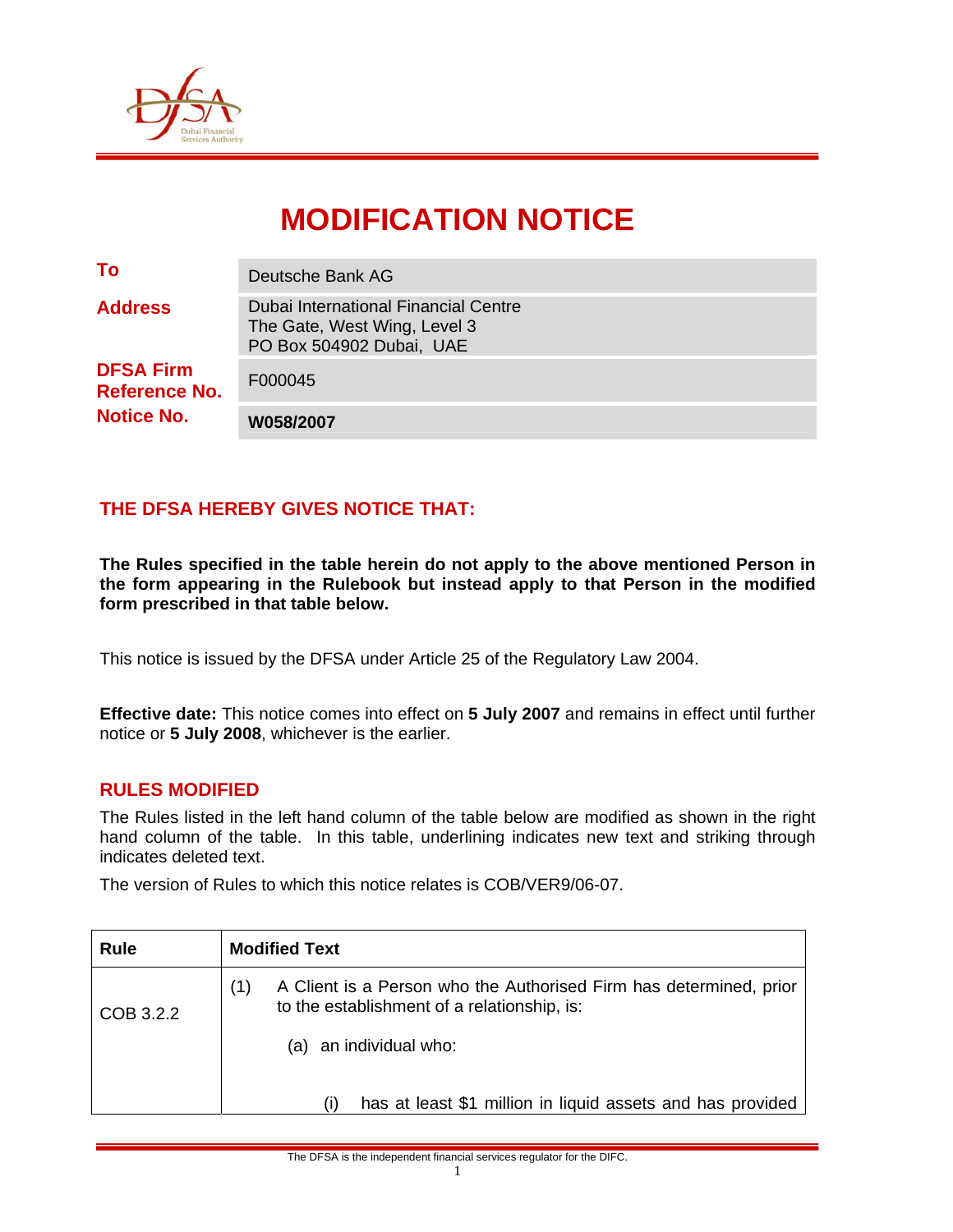

|           | the Authorised Firm with written confirmation of this fact<br>or any entity within the Authorised Firm's Group has<br>provided such confirmation;                                                                                                                                                                                                                                                                                                                                                                                                    |
|-----------|------------------------------------------------------------------------------------------------------------------------------------------------------------------------------------------------------------------------------------------------------------------------------------------------------------------------------------------------------------------------------------------------------------------------------------------------------------------------------------------------------------------------------------------------------|
|           | appears to the Authorised Firm, after analysis, to have<br>(ii)<br>sufficient financial experience and understanding to<br>participate in financial markets; and                                                                                                                                                                                                                                                                                                                                                                                     |
|           | (iii)<br>either:                                                                                                                                                                                                                                                                                                                                                                                                                                                                                                                                     |
|           | if the individual was a customer of the Authorised<br>Α.<br>Firm's Group immediately prior to the effective date<br>of this notice, has been notified in writing (one way<br>notification) by the Authorised Firm, that it will be<br>providing specific Investment Business services to<br>him and he has not objected to being treated as a<br>Client prior to his account being transferred to the<br><b>Authorised Firm; or</b>                                                                                                                  |
|           | has consented in writing to being treated as a Client;<br><u>B.</u>                                                                                                                                                                                                                                                                                                                                                                                                                                                                                  |
| COB 3.2.6 | An Authorised Firm must keep records of the verification process<br>(1)<br>undertaken for each Client including any documents which evidence<br>the Client's status.                                                                                                                                                                                                                                                                                                                                                                                 |
|           | If the Client in (1) is an individual the records must include the analysis<br>undertaken, the reasons for the Authorised Firm concluding that the<br>individual merits classification as a Client, and the Client's written<br>consent to be treated as a Client, and where an individual was a<br>customer of the firm immediately prior to the effective date of this<br>notice, a copy of the one way written notification, advising the<br><u>customer that the customer will be treated as a Client for the</u><br>purposes of the DFSA Rules. |
| COB 8.1.1 | Subject to Rule 8.1.2, an Authorised Firm must before conducting<br>(1)<br>Investment Business with a Client provide him with a client<br>agreement containing the matters referred to in Rule 8.1.4 or if<br>impractical to do so, provide it within a reasonable period.                                                                                                                                                                                                                                                                           |
|           | (2)<br>The Authorised Firm must, for Clients who were customers of the<br>Authorised Firm's Group immediately prior to the effective date of<br>this notice, advise the Clients by way of a one way notification, of<br>the new regulatory status of the Authorised Firm and that the<br>customer will be treated as a Client for the purposes of the DFSA<br>Rules.                                                                                                                                                                                 |